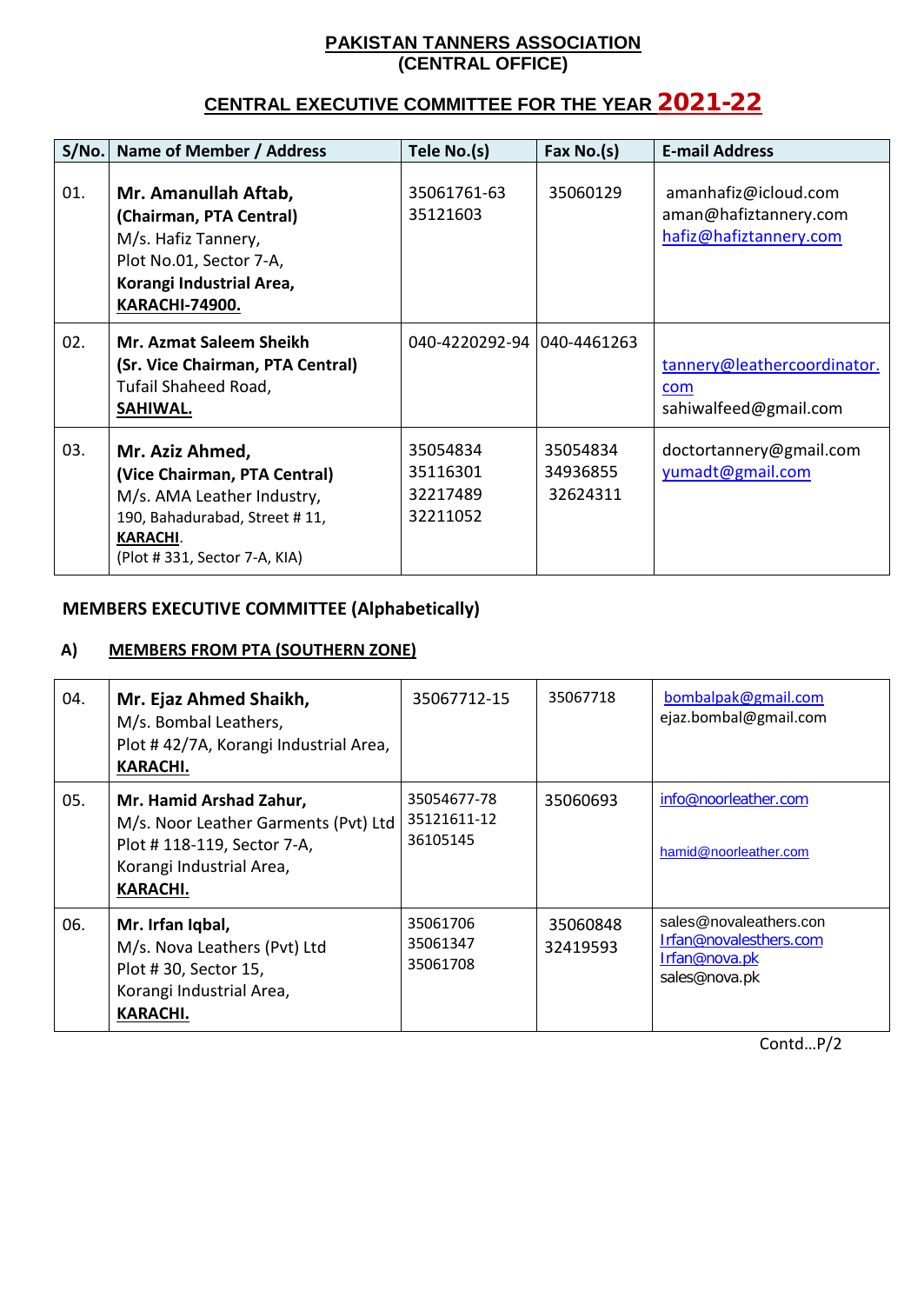| S/No. | Name of Member / Address                                                                                                                         | Tele No. / Cell #       | Fax        | <b>E-mail Address</b>                                     |
|-------|--------------------------------------------------------------------------------------------------------------------------------------------------|-------------------------|------------|-----------------------------------------------------------|
| 07.   | Mr. Shafique Ahmed,<br>M/s. Shafique Leather Enterprises,<br>Plot No.49/1, Sector 7-A,<br>Korangi Industrial Area,<br><b>KARACHI-74900.</b>      | 35070514                |            | leatherr@cyber.net.pk<br>shafiqueleather@cyber.<br>net.pk |
| 08.   | Mr. Waqas Shakil,<br>M/s. Universal Leather (Pvt) Ltd.,<br>Plot No. 16/1, Sector 15,<br>Korangi Industrial Area,<br><b>KARACHI-74900.</b>        | 35062711-5              | 35121234-5 | waqas@universal-leather.com                               |
| 09.   | <b>Sh. Saqib Saeed Masood</b><br>M/s. Khas Industries (Pvt) Ltd.,<br>Plot #326, Sector 7-A,<br>Korangi Industrial Area,<br><b>KARACHI-74900.</b> | 35069974<br>35050741-42 | 35069973   | saqib@khasindustries.com.pk<br>info@khasindustries.com.pk |

## **B) MEMBERS FROM PTA (NORTHERN ZONE) :**

| 10. | Mr. Agha Saiddain,<br>M/s. Royal Leather Industries Ltd.,<br>26-B, Sundar Das Road, Zaman Park,<br>LAHORE. | $042 -$<br>36363140-42<br>36360109<br>Fac:<br>056-3406109<br>3406180-190 | $042 -$<br>36372525<br>Fac:<br>056-3406119 | info@royal.net.pk<br>royal@brain.net.pk<br>tannery@royal.net.pk<br>royalleather@yahoo.com |
|-----|------------------------------------------------------------------------------------------------------------|--------------------------------------------------------------------------|--------------------------------------------|-------------------------------------------------------------------------------------------|
| 11. | Mr. Badre Alam,<br>M/s. Badre Alam Traders,<br>House # 206, Block XX,<br>DHA, Phase III,<br>LAHORE.        | 042-36113845<br>0306-4010000                                             |                                            | info@badrealam.com                                                                        |
| 12. | Mr. Muhammad Musaddiq,<br>M/s. Siddiq Leather Works (Pvt) Ltd,<br>13-K.M. Sheikhupura Road,<br>LAHORE.     | $042 -$<br>37164533-35                                                   |                                            | 042-37970539 musaddiq@siddiqleather.<br>com<br>pa.slw@siddiqleather.com                   |
| 13. | Mr. Muttaher Shafique Pasari,<br>M/s. Pasari ORG.,<br>21-A (East) L-Block, Gulberg III,<br>LAHORE.         | 042-35850374<br>35850378                                                 | $042 -$<br>35837534                        | muttaher@pasarigrp.com                                                                    |

Contd…P/3